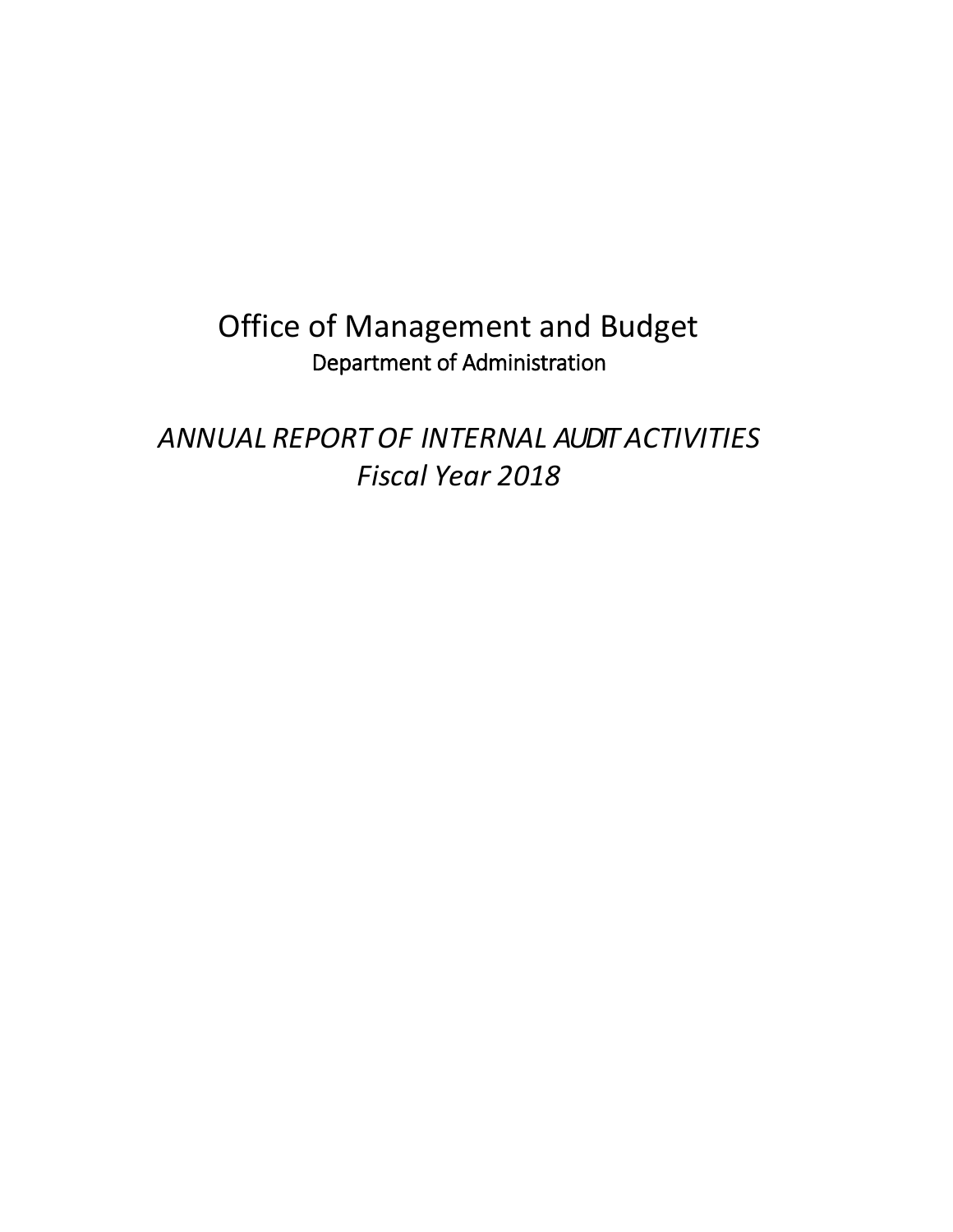## <span id="page-1-0"></span>*Message from the Chief…*

On behalf of the Office of Internal Audit, I am pleased to present the Fiscal Year 2018 Annual Report of Internal Audit Activities. The purpose of this report is to obtain approval of the FY 2019 Annual Audit Plan, to demonstrate that the internal audit function is operating as intended, and to establish our accountability to the Internal Audit Advisory Group.

The State of Rhode Island Executive Branch of government is undergoing a significant amount of changes initiated from both internal and external sources. Some of these changes include:

- Budgetary impacts as a result of changes to federal program funding
- Organizational and operational efficiency initiatives at the program or department level
- Aging IT infrastructure and expanding use of emerging technology such as cloud services
- Transition of key leadership positions especially in mid-level management

These changes indicate opportunities for exciting strategic developments for the State; however, they also expose our organization to a significant amount of operational, financial, and reputational risks. The role of the Office of Internal Audit (OIA) is to work proactively with management to navigate these risks and provide assurance that existing governance, risk management, and control processes are in place and optimized for effective and efficient risk mitigation. This report highlights the outcomes of key activities performed by Internal Audit during Fiscal Year 2018 to help management identify and address significant risks facing the Executive Branch of government. Additionally, this report will provide statistical details about our unit's performance metrics and utilization of resources.

The Fiscal Year 2019 Audit Plan renews our goal to shift our audit methodology from project-based, risk aversion auditing towards value creation, and continuous auditing/monitoring of critical controls. To continue implementation of this new perspective, we have allocated 30 percent of direct audit hours towards the development and performance of critical-controls auditing/monitoring including vendor compliance audits, and increased staff training. The implementation of data driven continuous auditing/monitoring will allow us to inform the Internal Audit Advisory Group and senior management whether controls are working as intended or are compromised. We also believe that the continued presence of our auditors, because of the value creation methodology and continuous auditing/monitoring being proposed, may translate to a decrease of special requests from senior management and provide more audit coverage.

During Fiscal Year 2018, the OIA completed 11 audits and made 96 recommendations to improve operations or to strengthen internal controls. We have also responded to departments' and agencies' requests providing examples of best practices and opinions regarding controls over processes or other management advisory services.

Also, this was the first full fiscal year with an Investigative Unit. This unit is responsible for enterprise-wide fraud, waste, and abuse oversight, especially within the Department of Human Services and Executive Office of Health and Human Services. This unit also collaborates with the other fraud units within the executive branch. The OIA has successfully implemented the State Wide Integrated Fraud Technology solution (SWIFT) which is the case management tracking software for the Investigative Unit. This software was deployed on time and on budget and has streamlined the case documentation requirements for criminal or civil proceeding.

I would like to thank the Department of Administration Director and Office of Management and Budget Director for their continued support. I would also like to thank the internal audit staff for all their hard work and continued dedication to the citizens of our State, and to the internal audit profession.

Sincerely,

Dorothy Z. Pascale, CPA, CFF Chief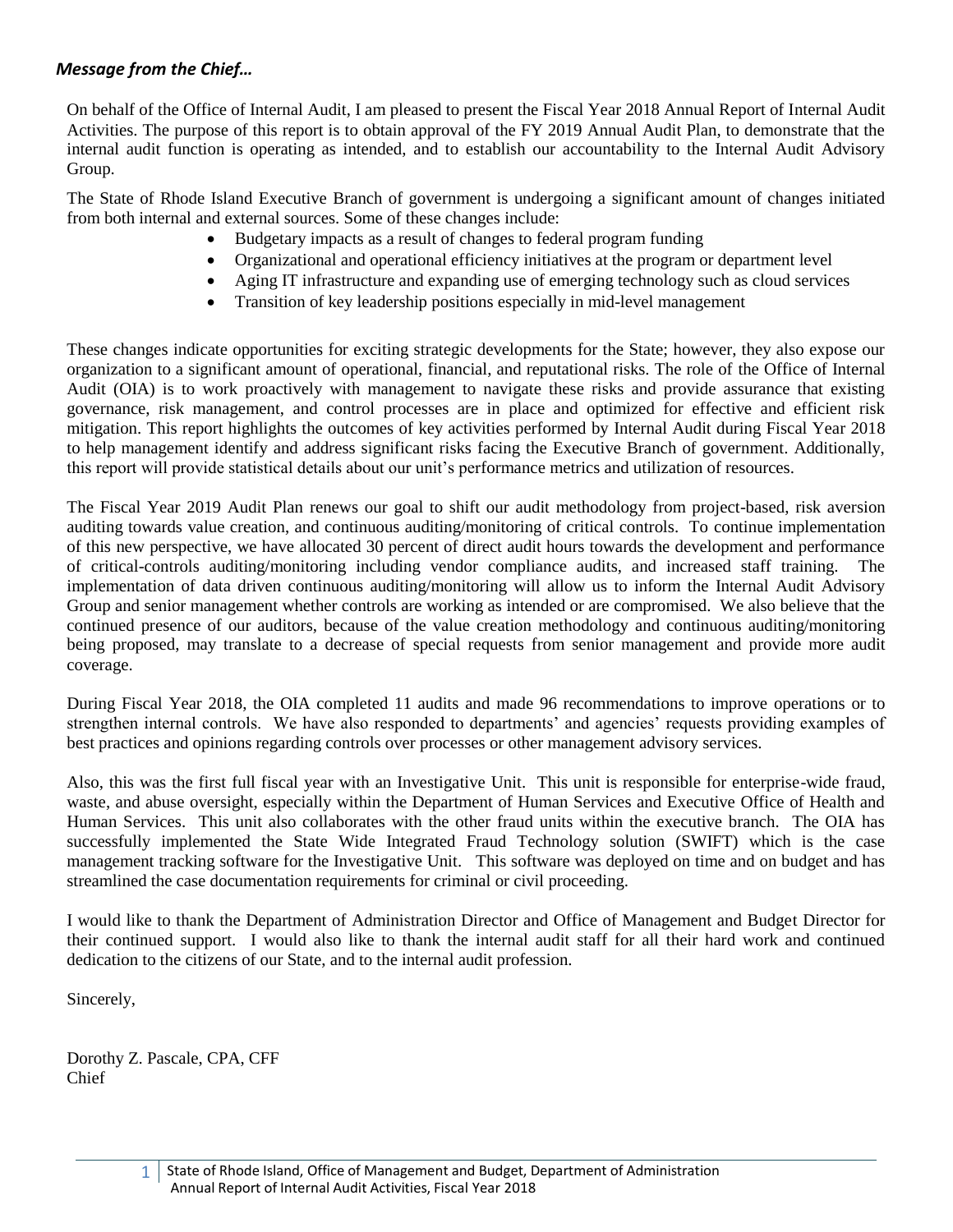# Annual Report of Internal Audit Activities FY 2018

## Contents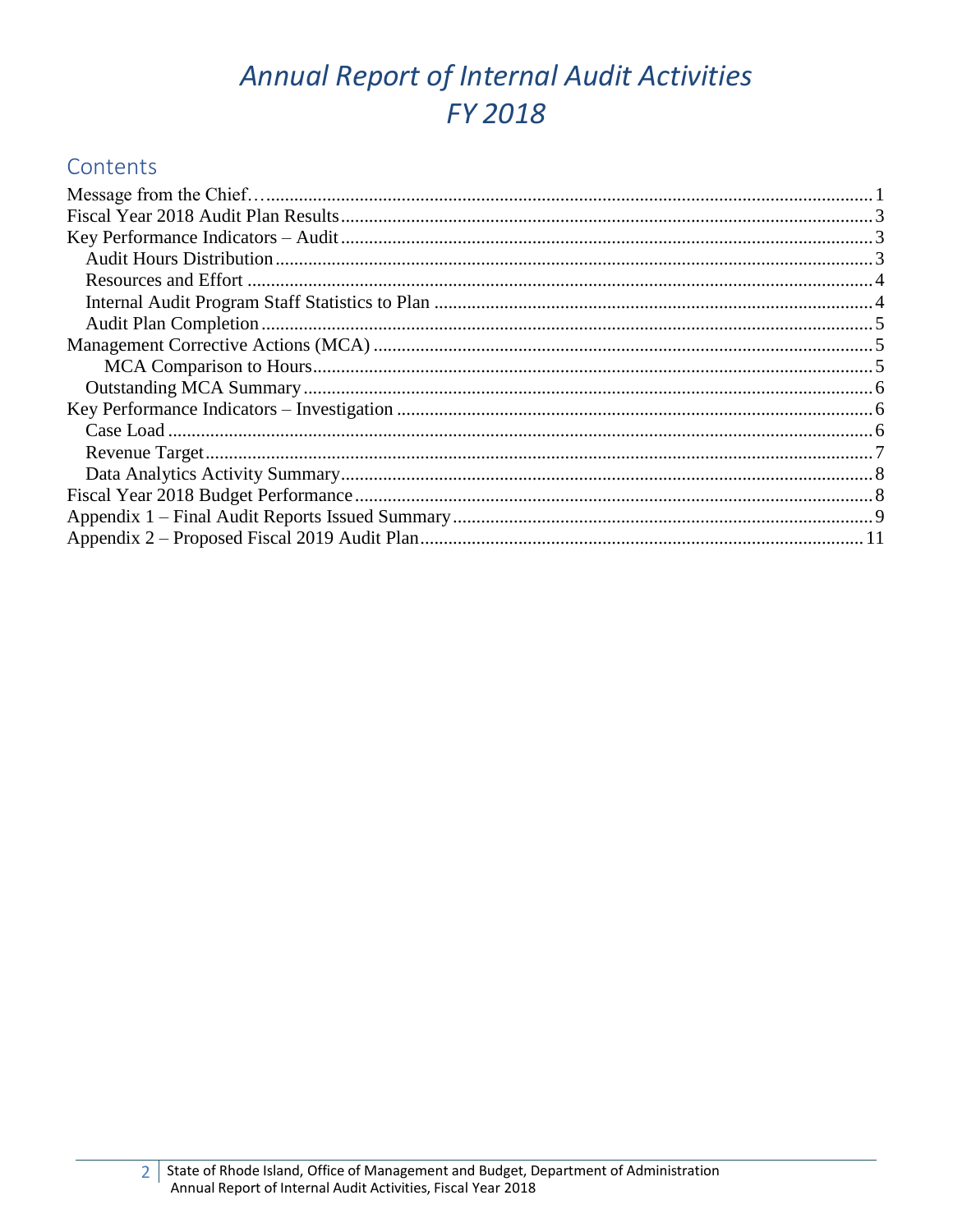<span id="page-3-0"></span>Our FY 2018 planned audits were an ambitious mix of quasi audits, financial control and strategic risk audits with a continued emphasis towards examining higher risk programs or agencies where we have not had a presence. A complete list of performance and vendor audits performed during the fiscal year can be found in Appendix 1.

We completed 11 of the 13 planned performance audits or 85% of planned audit engagements during the fiscal year and had a carry forward of 3 audits into FY 2019. In addition to the performance audits noted above, we assisted the following divisions with management advisory services:

- Divisions of Capital Management and Maintenance State Fleet Vendor Selection
- Human Resources Workers Compensation Unit Privatization of Workers Compensation
- Human Resources Investigation of Managerial Harassment

We completed the reorganization of the Investigation and Continuous Auditing and Monitoring (CAM) units. The CAM responsibilities were restructured to include continuous monitoring of internal controls by leveraging data analytical generated reports to increase our presence in vendor compliance audits. To achieve these goals, a new Continuous Auditing Manager was selected; two internal auditors were hired; and IIA compliant policies and procedures were established.

The Investigation unit is fully staffed and integrated with the Data Analytics unit. As a result, targets and leads are more quickly generated and vetted. The unit now has a path to process fraud cases criminally via the State Police White Collar Crime Unit. To date we have referred seven cases resulting in two arrests and subsequent arraignment.

## <span id="page-3-1"></span>**Key Performance Indicators – Audit**

#### <span id="page-3-2"></span>**Audit Hours Distribution**

The target goal is 70-75% of total hours for Audit, Investigations, and Advisory Services. The FY 2018 total for these three categories is 68% of total hours. This reduction is attributable to turnover and long term sick leave for two employees during the fiscal year. The chart below illustrates the distribution of staff hours. For purposes of this chart the Lean and Grant staff time have not been considered.

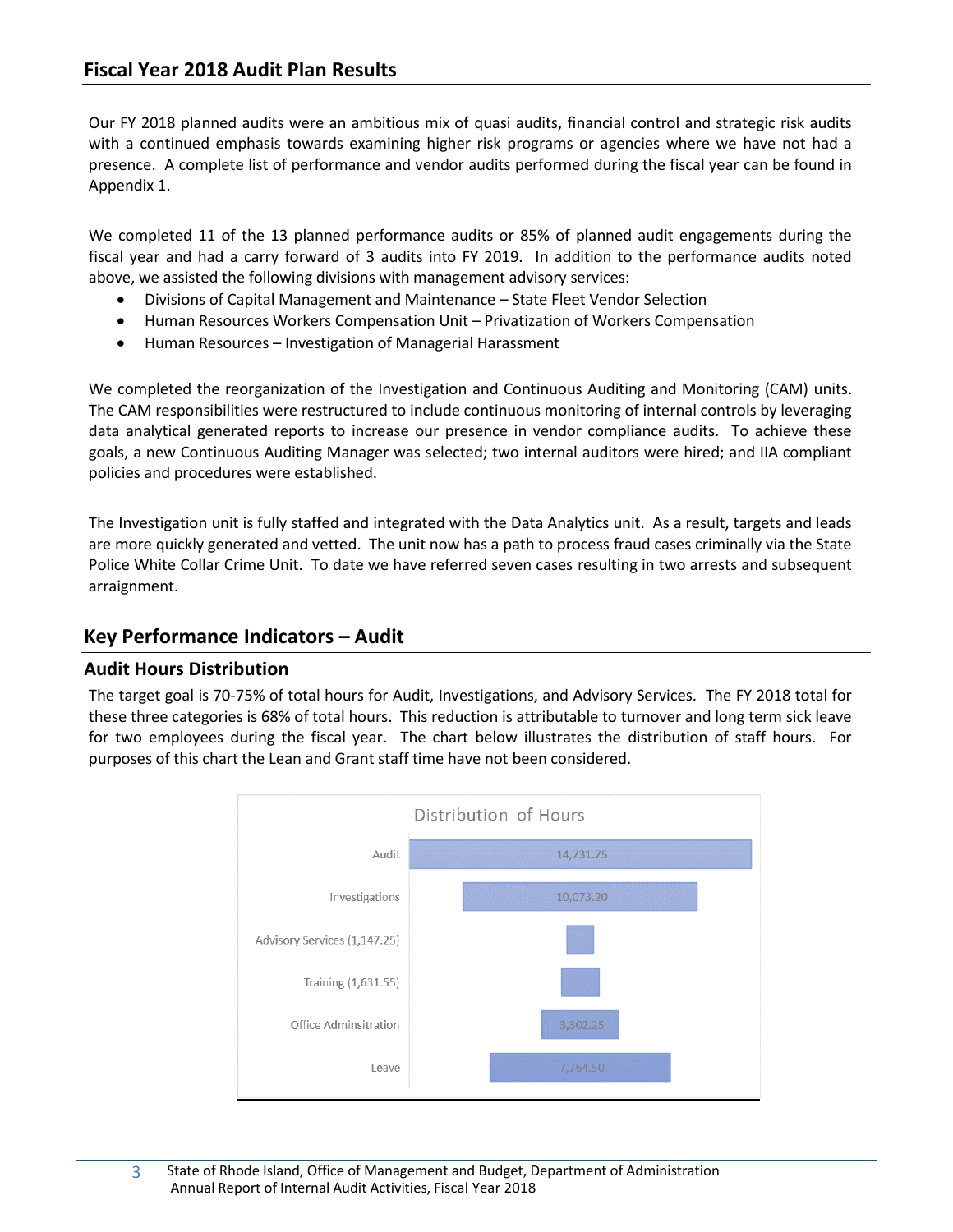#### <span id="page-4-0"></span>**Resources and Effort**

The OIA has a breadth of responsibilities within its organization. Grants Management and Lean activities are not administratively reporting to the Chief. As depicted in the following chart, the OIA experienced a second year of above average turnover specifically within the Investigations and Performance units. Headcount levels were impacted due to parental leave, long term sick leave and separation from service. Most staff posted to higher level positions in the private sector. Although the turnover was greater than 25% for a second consecutive year, unit production remained strong.

| <b>Office of Internal Audit Staff Statistics</b> |               |                |                      |  |  |  |  |
|--------------------------------------------------|---------------|----------------|----------------------|--|--|--|--|
| <b>All Staff</b>                                 | <b>FY18</b>   | <b>FY18</b>    | <b>Prior</b><br>Year |  |  |  |  |
|                                                  | Plan          | <b>Actual</b>  | Actual               |  |  |  |  |
| Investigators                                    | 8             | 6              | 5                    |  |  |  |  |
| <b>Audit Staff</b>                               | 17            | 12             | 12                   |  |  |  |  |
| <b>Grants Management</b>                         | 3             | 3              | 1                    |  |  |  |  |
| Lean                                             | 1             | 1              | 1                    |  |  |  |  |
| Data Analystics                                  | $\mathcal{P}$ | $\overline{2}$ |                      |  |  |  |  |
| <b>Total Authorized</b>                          | 31            | 24             | 19                   |  |  |  |  |
| Average Actual Filled                            | 30            | 19             | 17                   |  |  |  |  |
| <b>Percent Filled</b>                            | 97%           | 79%            | 89%                  |  |  |  |  |
| <b>Ending Head count</b>                         | 29            | 24             | 23                   |  |  |  |  |
| Turnover*                                        | 8%            | 26%            | 29%                  |  |  |  |  |

#### <span id="page-4-1"></span>**Internal Audit Program Staff Statistics to Plan**

Internal Audit Program Staffing provides statistics benchmarked against the plan and prior year figures. A summary of statistics about experience, education, professional certifications and training are also included. During this past fiscal year, three of our staff members have achieved their Certified Public Accountant (CPA) licenses, and two have achieved a Certified Internal Auditor license in addition to their CPA license.

| <b>Internal Audit Staff</b>                             | <b>FY18</b> | <b>FY18</b> | <b>Prior</b><br>Year |
|---------------------------------------------------------|-------------|-------------|----------------------|
|                                                         | Plan        | Actual      | Actual               |
| <b>Qualifications</b>                                   |             |             |                      |
| Average Years Total Audit Experience                    | N/A         | 11 years    | 11 years             |
| Average Years OIA Audit Experience                      | N/A         | 4 years     | 5 years              |
| <b>Audit Chief Experience</b>                           | N/A         | 30 years    | 30 years             |
| Percent of Audit Staff with Bachelor<br>Degree          | N/A         | 100%        | 95%                  |
| Percent of Audit Staff with Advanced<br>Degrees         | N/A         | 14%         | 28%                  |
| Training hours per auditor                              | 40          | 40          | 40                   |
| Percent of Staff holding Professional<br>Certifications | N/A         | 41%         | 37%                  |

N/A Not applicable to plan data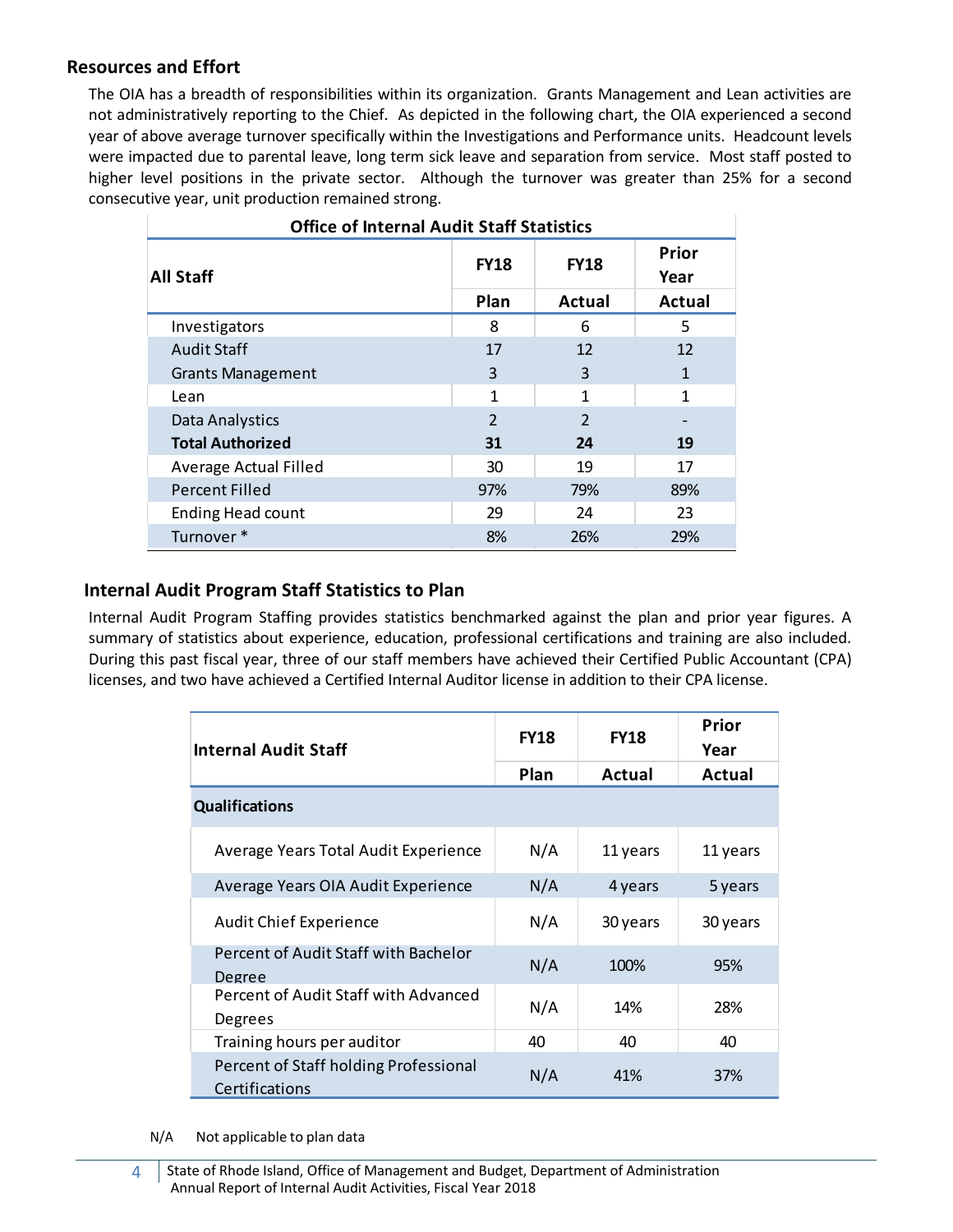### <span id="page-5-0"></span>**Audit Plan Completion**

The increased reputational, fraud and financial risks associated with the deployment of the Department of Human Services eligibility system continues to affect the enterprise wide assessment of control risks and the resulting audit plan. During FY 2018, the established benchmark for audit plan completion (75%) was exceeded. This is a direct result of staff working additional hours and improved audit scoping and planning.



### <span id="page-5-1"></span>**Management Corrective Actions (MCA)**

#### **MCA Comparison to Hours**

<span id="page-5-2"></span>Our FY 18 audit program work produced 11 public audit reports resulting in 96 MCAs. Comparison of MCAs and Hours for the public audit reports are summarized in the below chart.

| <b>Number of</b>            |            |                    |       |                |  |  |  |  |
|-----------------------------|------------|--------------------|-------|----------------|--|--|--|--|
| <b>Functional Area</b>      | <b>MCA</b> | <b>Total Hours</b> | MCA % | <b>Hours %</b> |  |  |  |  |
| Legislative Mandated        |            | 0.00               | 0%    | 0%             |  |  |  |  |
| <b>Auxiliary / Bus Dev</b>  | 45         | 1,695.50           | 47%   | 29%            |  |  |  |  |
| <b>Financial Management</b> | 38         | 3,712.00           | 40%   | 63%            |  |  |  |  |
| Quasi Audit                 | 13         | 509.00             | 14%   | 9%             |  |  |  |  |

Of the 96 MCAs issued, 58 (60%) were implemented prior to the release of this report. The remaining 38 are classified as follows:

- ➢ Elevated Risk: 6
- ➢ Intermediate Risk: 29
- ➢ Minimal Risk: 3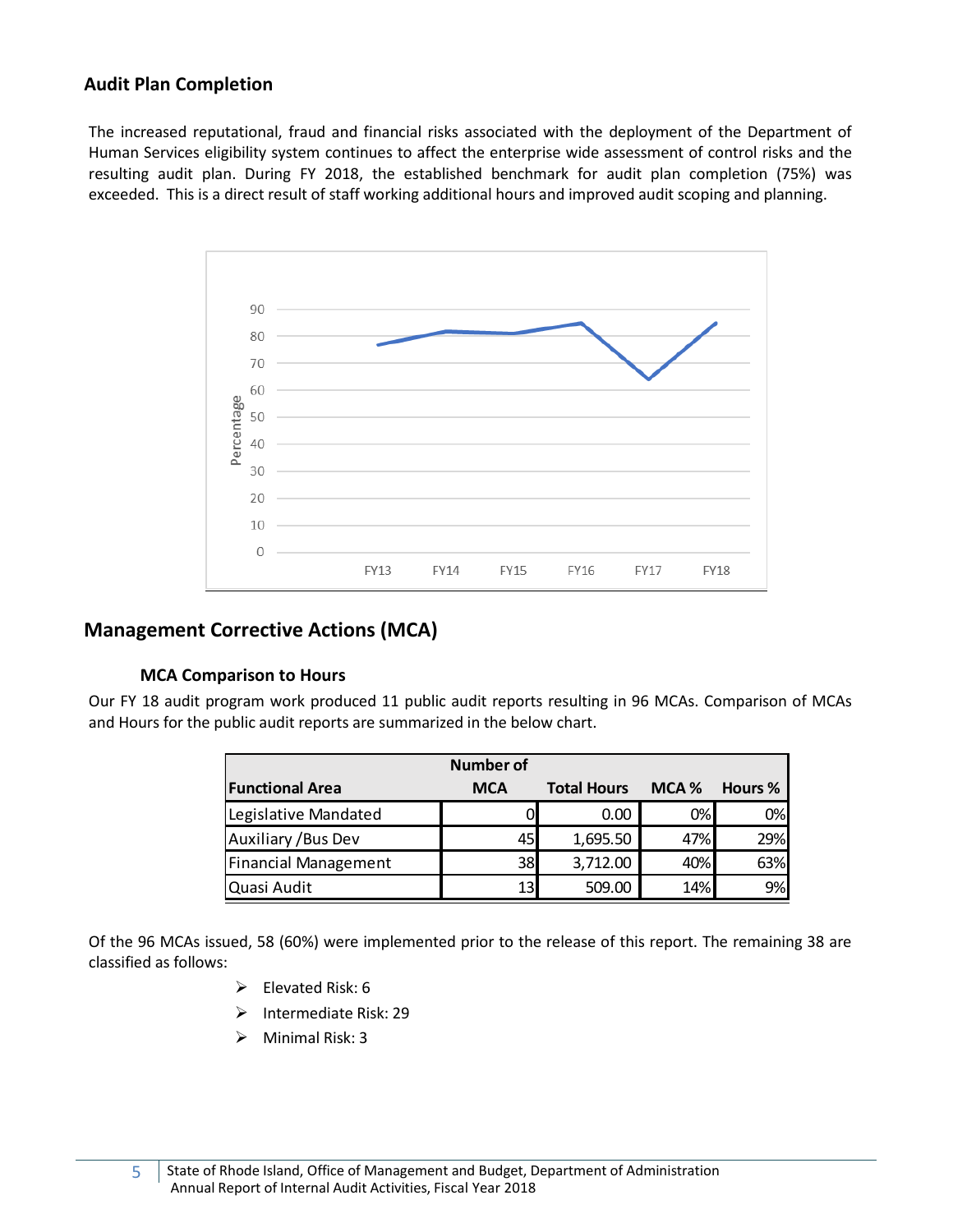## **Outstanding MCA Summary**

<span id="page-6-0"></span>MCAs are classified initially as open and are only moved to closed status after validation by auditors that the agreed upon corrective actions have been completed by management, the associated risk has been adequately mitigated and sustainable improvement has been achieved, or management has documented the acceptance of risk. As of fiscal 2018 close, no elevated risks were accepted by management. The 51 outstanding MCAs from the 2013 Security Policy Gap Analysis were superseded with the issuance of the Ernst and Young enterprise cyber risk audit conducted by the Homeland Security office during this fiscal year. Therefore, these 51 MCAs have been "closed" and included in the below chart since they are being tracked by Homeland Security. Management addressed 90% of the open MCAs from FY 17.

| <b>Outstanding MCA</b>   |       |                        |        |  |  |  |
|--------------------------|-------|------------------------|--------|--|--|--|
| Year End                 |       |                        |        |  |  |  |
|                          |       | Balances   Adjustments | Totals |  |  |  |
| Fiscal Year 17 balance   | 87    | -51                    | 36     |  |  |  |
| Fiscal Year 18 issued    | 96    |                        | 96     |  |  |  |
| Fiscal 18 closed         | (134) | 51                     | (83)   |  |  |  |
| <b>Fiscal 18 balance</b> | 49    |                        | 49     |  |  |  |

As noted above, 48 recommendations for improvement remain unresolved. The status of the outstanding corrective actions is shown in the chart below.

| <b>Count of Priority</b>                                      | Aging Group – | Priority<br>$\mathbf{v}$ |               |                  |     |               |                  |                  |                    |
|---------------------------------------------------------------|---------------|--------------------------|---------------|------------------|-----|---------------|------------------|------------------|--------------------|
|                                                               | ⊟Not Due      | $\Xi$ 0-3 Months         |               | $\Xi$ 3-6 Months |     |               | $\Xi$ 6-9 Months | $\Xi$ 12+ Months | <b>Grand Total</b> |
| <b>Project Code</b>                                           | Medium        | High                     | <b>Medium</b> | <b>High</b>      | Low | <b>Medium</b> | <b>Medium</b>    | Medium           |                    |
| 16QuasiRICC - Quasi - Rhode Island Commerce Corporation       |               |                          |               |                  |     |               |                  |                  |                    |
| 17DLTWDS - DLT - Injured Worker Services                      |               |                          |               |                  |     |               |                  |                  |                    |
| 17DOAEnergy2 - DOA Energy Resources                           |               |                          |               |                  |     |               |                  |                  |                    |
| 17DOTVENTURINO - RIDOT Vendor-Turino Group Inc.               |               |                          |               |                  |     |               |                  |                  |                    |
| 17RIDEDavies - RIDE - Davies Career and Technical High School |               |                          |               |                  |     |               |                  |                  |                    |
| 18 - URI Athletic Financial Controls - URI Athletics          |               |                          |               |                  |     |               |                  |                  |                    |
| 18QuasiRIPTA - Quasi - Rhode Island Public Transit Authority  |               |                          |               |                  |     |               |                  |                  |                    |
| 18VENLOGIST - Vendor - Logisticare                            |               |                          |               |                  |     |               |                  |                  |                    |
| <b>Grand Total</b>                                            | 18            |                          |               |                  |     |               |                  |                  |                    |

## <span id="page-6-1"></span>**Key Performance Indicators – Investigation**

#### <span id="page-6-2"></span>**Case Load**

The unit experienced significant turnover as previously noted in this report. Additionally, during November 2018 the data analytics team was established which generated 3,296 fully vetted new cases for this investigative team by fiscal close.

Case load inventory to staff ratios are:

- ➢ Identified: 796 : 1
- ➢ Assigned: 57 : 1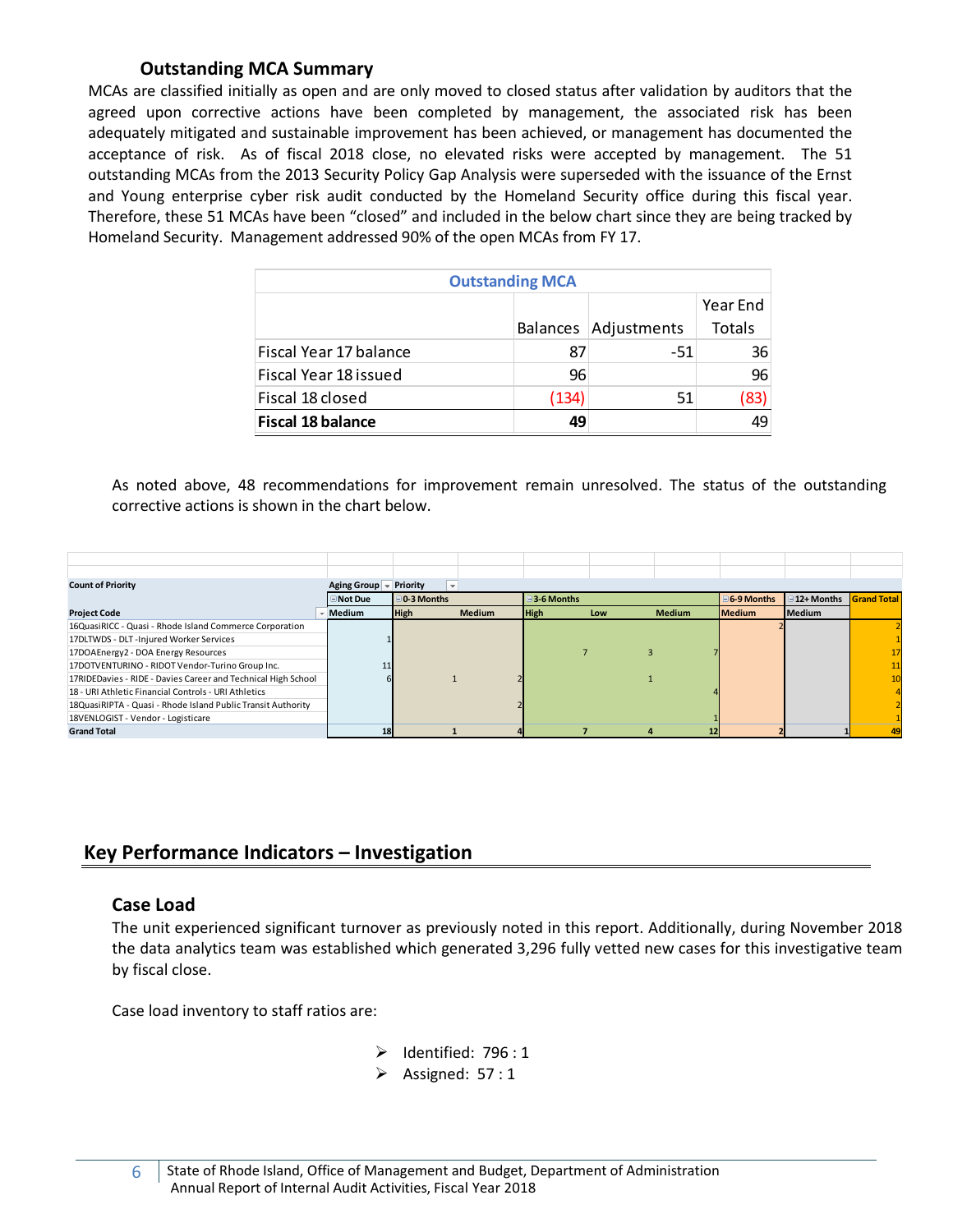The chart below summarizes the current case load information.

|                                     |         | Identified           |                | Assigned |    |           |   |                |
|-------------------------------------|---------|----------------------|----------------|----------|----|-----------|---|----------------|
| Description                         | # Cases | Gross \$             | State Share \$ | # Cases  |    | Gross \$  |   | State Share \$ |
| Leads generated from data analytics | 3,296   | 3,003,232            | 1,841,862      | 174      |    | TBD       |   | TBD            |
| Fraud Hot Line Tips                 | 87      | \$<br>37,556.78      | 13,144.87      | 87       | S  | 37,556.78 | Ŝ | 13,144.87      |
| Referred from Field Offices         | 16      | \$<br>$26,058.13$ \$ | 9,120.35       | 16       | S  | 26,058.13 |   | 9,120.35       |
| Transferred at reorganization       | 572     | TBD                  | TBD            | 2        |    | TBD       |   | TBD            |
| Referred from Other Agencies        | 8       | \$<br>$352.00$ \ \$  | 123.20         | 8        | Ŝ. | 352.00    | Ś | 123.20         |
|                                     |         |                      |                |          |    |           |   |                |
| <b>Totals</b>                       | 3,979   | 3,067,199            | 1,864,251      | 287      |    | 63,966.91 |   | 22,388.42      |

<span id="page-7-0"></span>TBD – amounts not yet known or calculated

#### **Revenue Target**

The fiscal budget established a general revenue target of \$8.5M. Using data analytics, the unit identified \$4.92M from Department of Human Resources programs. Due to the outstanding mandate from the DHS federal partner, Food and Nutrition Services, we are precluded from any negative action related to the SNAP program. Additionally, the Executive Office of Health and Human Services has determined that all Medicaid corrections or claw-backs from providers will be postponed until further notice. These amounts will be recorded as a receivable at fiscal close. Here is a detailed breakdown of the \$4.92M:

| Medicaid Clawback<br>Incarcerated File Match | \$3,218,350<br>\$1,213,677 |                 |
|----------------------------------------------|----------------------------|-----------------|
| <b>Enhanced SSA Identity Verification</b>    | 381,024<br>\$              |                 |
| Increase in SNAP Disqualifications           | \$<br>75,000               |                 |
| <b>SNAP Cases Adjudicated</b>                | \$<br>21,168               |                 |
| Out of State Spending (SNAP)                 | \$<br>13,306               |                 |
| SoS Corporation Data Match                   | TBD                        |                 |
|                                              |                            |                 |
| <b>Total Estimated Revenue Generated</b>     |                            | \$<br>4.922.524 |

The remaining \$3.97M will be achieved by the case load inventory above totaling \$1.864M and additional Medicaid claw-back estimated to be \$2.5M.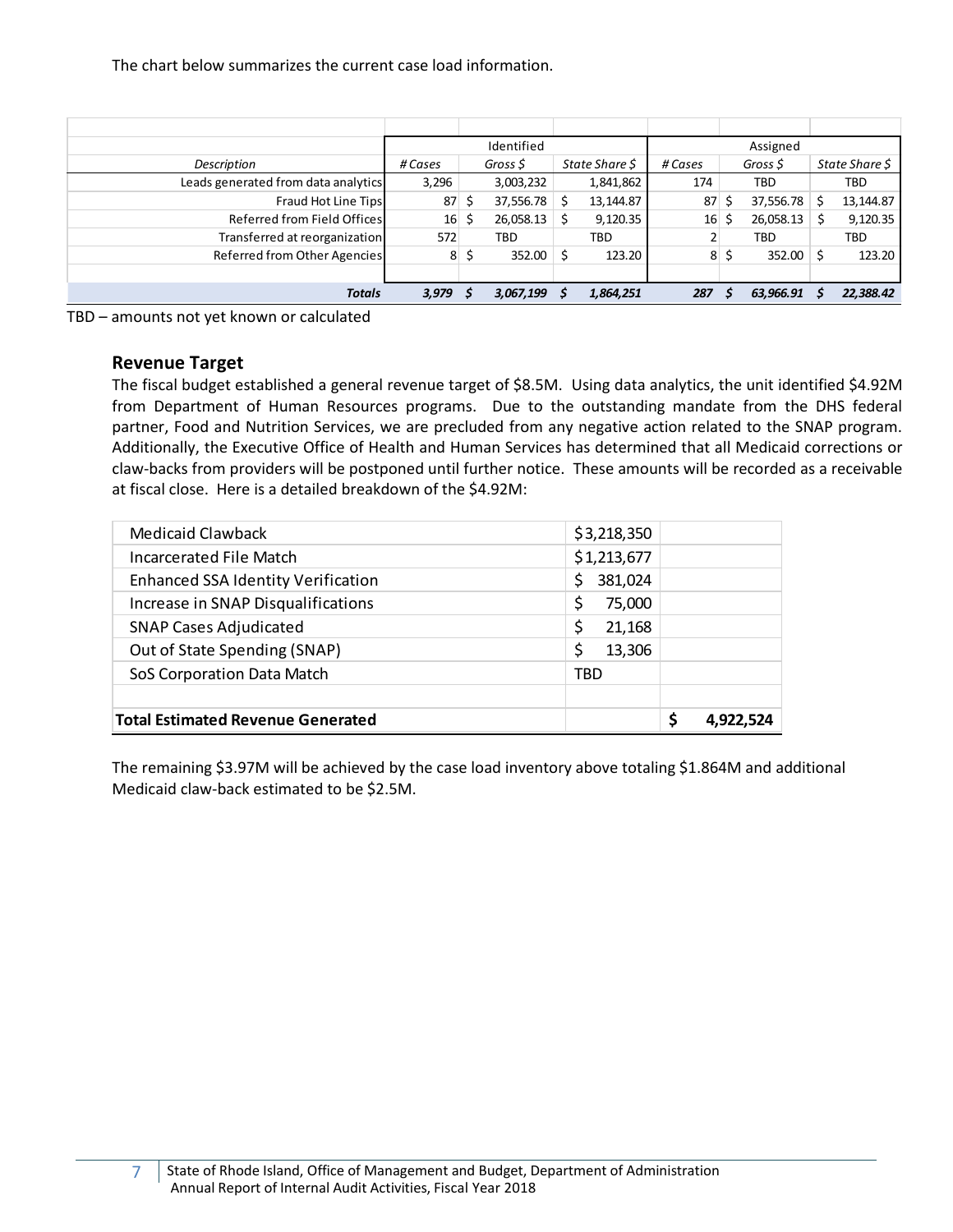## <span id="page-8-0"></span>**Data Analytics Activity Summary**

The following is an example of the current activities. These cases have not been fully vetted and are not currently in the queue for the Investigation Unit.

| Suspected Fraud, Waste or Abuse |                  |                  |                                       |  |  |  |
|---------------------------------|------------------|------------------|---------------------------------------|--|--|--|
|                                 | <b>Suspected</b> | <b>High Risk</b> |                                       |  |  |  |
| <b>Dataset</b>                  | Cases            | Cases            | <b>High Risk Description</b>          |  |  |  |
| Incarceration                   | 437              | 23               | Spending while incarcerated           |  |  |  |
|                                 |                  |                  | <b>Identity Theft (Spending while</b> |  |  |  |
| Deceased                        | 496              | 136              | deceased)                             |  |  |  |
|                                 |                  |                  | Person with 6 or more EBT card        |  |  |  |
| EBTCardIssued                   | 1,217            | 383              | replacement                           |  |  |  |
|                                 |                  |                  |                                       |  |  |  |
| <b>OutofState Transaction</b>   | 724              | 724              | No RI purchases in prior 3 months     |  |  |  |
|                                 |                  |                  | Not reporting Workers                 |  |  |  |
|                                 |                  |                  | Compensation income on                |  |  |  |
|                                 |                  |                  | application for injury date within    |  |  |  |
| WorkersComp                     | 135              | 17               | 2016 or 2017                          |  |  |  |
|                                 |                  |                  |                                       |  |  |  |
|                                 |                  |                  | Spending on multiple cards (RI        |  |  |  |
| <b>PARIS</b>                    | 467              | 388              | and non-RI cards)                     |  |  |  |
|                                 |                  |                  | Student address mismatch with         |  |  |  |
| StudentMatching                 | 1,127            | 528              | <b>Bridges</b>                        |  |  |  |
|                                 |                  |                  |                                       |  |  |  |
|                                 |                  |                  | Person with 10 or more total          |  |  |  |
|                                 |                  |                  | frequent transactions on one          |  |  |  |
| SuspiciousTransaction           | 128              | 36               | store                                 |  |  |  |
|                                 |                  |                  |                                       |  |  |  |
| Totals                          | 4,731            | 2,235            |                                       |  |  |  |

## <span id="page-8-1"></span>**Fiscal Year 2018 Budget Performance**

Our annual budget continued to reflect our ability to recover funds from DHS and DOT for costs associated with audits and fraud investigations as allowed by the statute. Our FY 2018 budget was heavily weighted towards salaries (65%) with basic services (licenses, telephones) and office supplies the next largest expenses. We once again used consultants from the master price agreement who provided staff augmentation to complete the mandated quasi audits. Unfortunately, we are unable to provide budget to actual information in time for this meeting. This information will be communicated as soon as it becomes available. The following amounts were billed to the agency for reimbursement for services rendered and recorded as a receivable.

#### **Costs and related recoveries associated with DHS Fraud and DOT Audits**

| Agency     | <b>Billed out</b> | <b>Recovered</b> | Percent |
|------------|-------------------|------------------|---------|
| DOT        | 651,691           | \$0              | 0%      |
| <b>DHS</b> | 649.293           | \$0              | 0%      |
| Total      | \$1,300,984       | S 0              |         |

8 State of Rhode Island, Office of Management and Budget, Department of Administration Annual Report of Internal Audit Activities, Fiscal Year 2018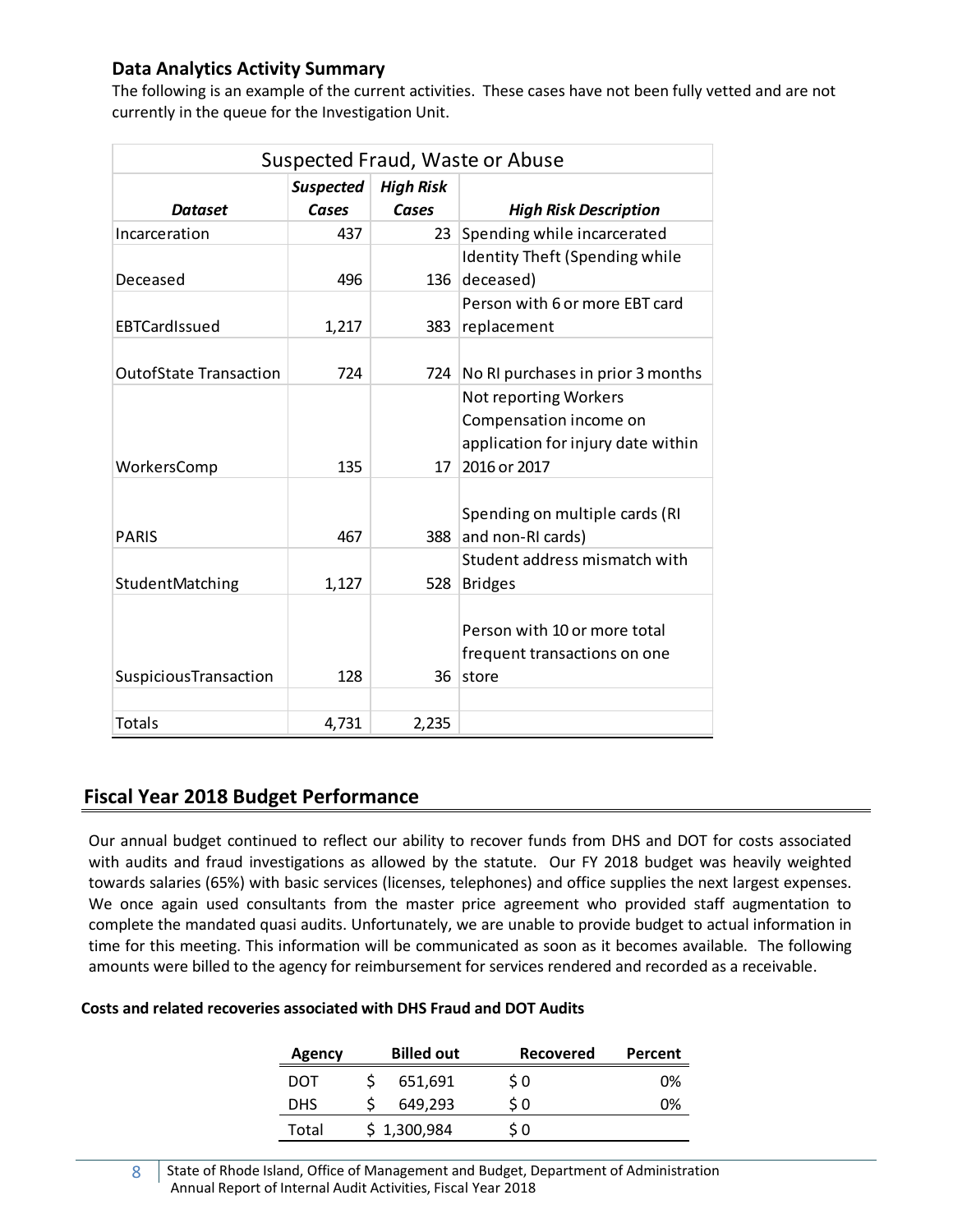#### <span id="page-9-0"></span>**Auxiliary/Business Development**

Rhode Island Department of Education, Davies Vocational School: Management does not consistently consider the strategic plan when implementing changes. Segregation of duties related to student accounts' accounting requires improvement and strengthening. Bank account reconciliations are not reviewed or approved. Purchasing, Student Accounts, and Strategic Planning policies and procedures should be improved and updated.

Department of Corrections, Health Services Program: The program discharge and planning policies and procedures did not exist. There were no Medicaid applications or informational services available to those inmates who were to be discharged to receive information about benefits and programs available. The staff approving the service vendor invoices did not know the rate structure of this vendor contract.

Department of Health, State Health Laboratories and Medical Examiner: We found all controls adequate and all risks properly identified and addressed.

Department of Labor and Training, Division of Injured Workers Services: The oversight of this division was weak. There were no reportable performance metrics for the Division. Controls over personally identifiable information and confidential information did not exist. There was no structured organization of fraud investigation work or justification of the full time FTEs within the education unit. The Division did not enforce penalties for those that failed to submit required injury reports as permitted by law.

Department of Transportation, Payroll Practices: Processes for payroll did not have adequate controls to properly reflect actual leave time or overtime charged. Payroll was not properly allocated to the correct grant or project code resulting in over/under charging funding source. Half of the Department prepares a paper timesheet while the remainder use Oracle Timesheet module. Electronic signatures are not utilized resulting in all employees printing their weekly timesheet and signing it.

Department of Transportation, Transparency Reporting Compliance: The Department is required to provide quarterly transparency reports about the Rhode works projects and updates on key accomplishments during the past quarter. The reports are not efficiently or accurately completed. The Department is not fully using the VueWorks Asset Management and Mobile System because not all staff are properly trained. The data input into this system is not monitored nor discrepancies resolved.

#### **Financial Controls**

Office of Energy Resources, Regional Greenhouse Gas Initiative: Financial controls are weak and require attention. DEM did not spend the funds in accordance with program rules, purchasing, receipt and contract oversight and controls should be strengthened. There is no MOU between DEM and OER to distinguish responsibilities of program operations and oversight resulting in redundancies and incorrect cost allocations.

Office of the Secretary of State, Controls Over Cash Receipts: Agency controls over cash could be strengthened by ensuring assets are safeguarded, filing fees and other transactions processed are reconciled to RIFANS and enhancing the review of journal entries.

Rhode Island Department of Education, School for the Deaf: In-state tuition rate calculations are not supported or documented. Revenues attributable to "additional services" are not deposited to a restricted revenue account as stipulated by state law. Deposits are not made timely and lease agreements do not protect the State from legal liability.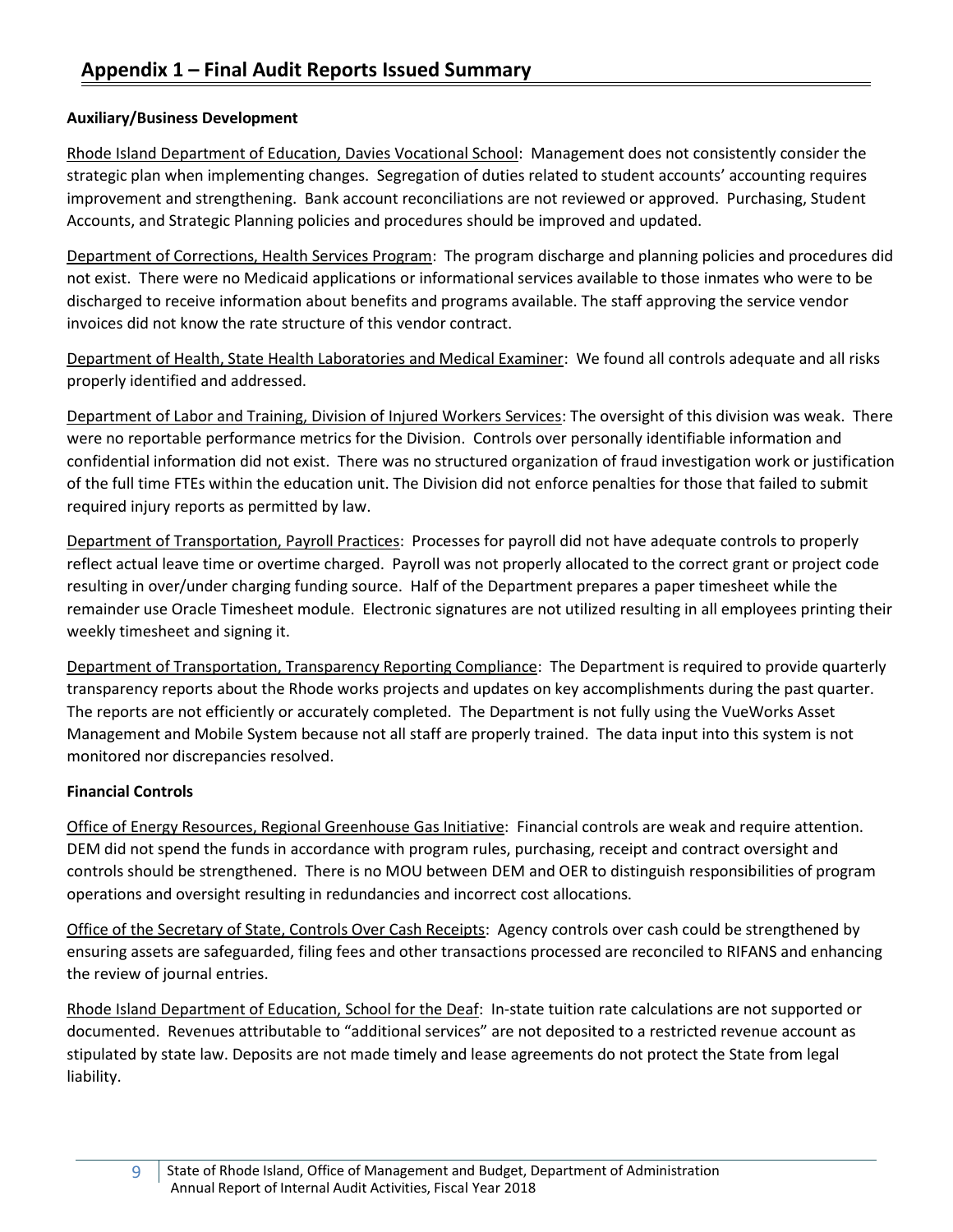University of Rhode Island, Athletics Office: The office does not consistently comply with the University's procurement policies and procedures. In-state travel reimbursements, vehicle rentals, and ticket policies are unclear or not consistently applied.

#### **Legislative Mandate**

Department of Administration

• Financial Integrity and Accountability Report

#### **Quasi-Public Audits**

Capital Center Commission: Agency did not comply with all requirements of the Quasi Transparency Act or the Open Meetings law. It also provided charitable donations without prior Board approval.

Commerce Corporation: Agency did not have required information posted to the website as required by the Quasi Transparency Act. Employee expense reimbursements were not adequately supported or documented prior to payment. Incentive programs lacked: an integrated technology solution to facilitate internal/external program review; comprehensive policies and procedures; and monitoring of recipients to targets.

Rhode Island Public Transit Authority: Complied with all Quasi Public Transparency Act disclosures. Bargaining unit contract prohibits the agency to utilize para-transit part time employees in the regular route scheduling to reduce costs by reducing the over reliance on overtime. Additional full-time drivers should be hired to reduce the need for senior employees to work a seventh day at double time rate.

#### **Vendor Compliance Audits**

Indirect Cost Rate Reviews of 36 RIDOT vendors Atlantic Abatement Controls, LLC

Blackstone Valley Youth and Family Collaborative Inc.

CDR Maguire

Gordon Archibauld LLC

Jacobs Engineering Inc.

Logisticare LLC

Rhode Island Analytical Inc.

Seastreak LLC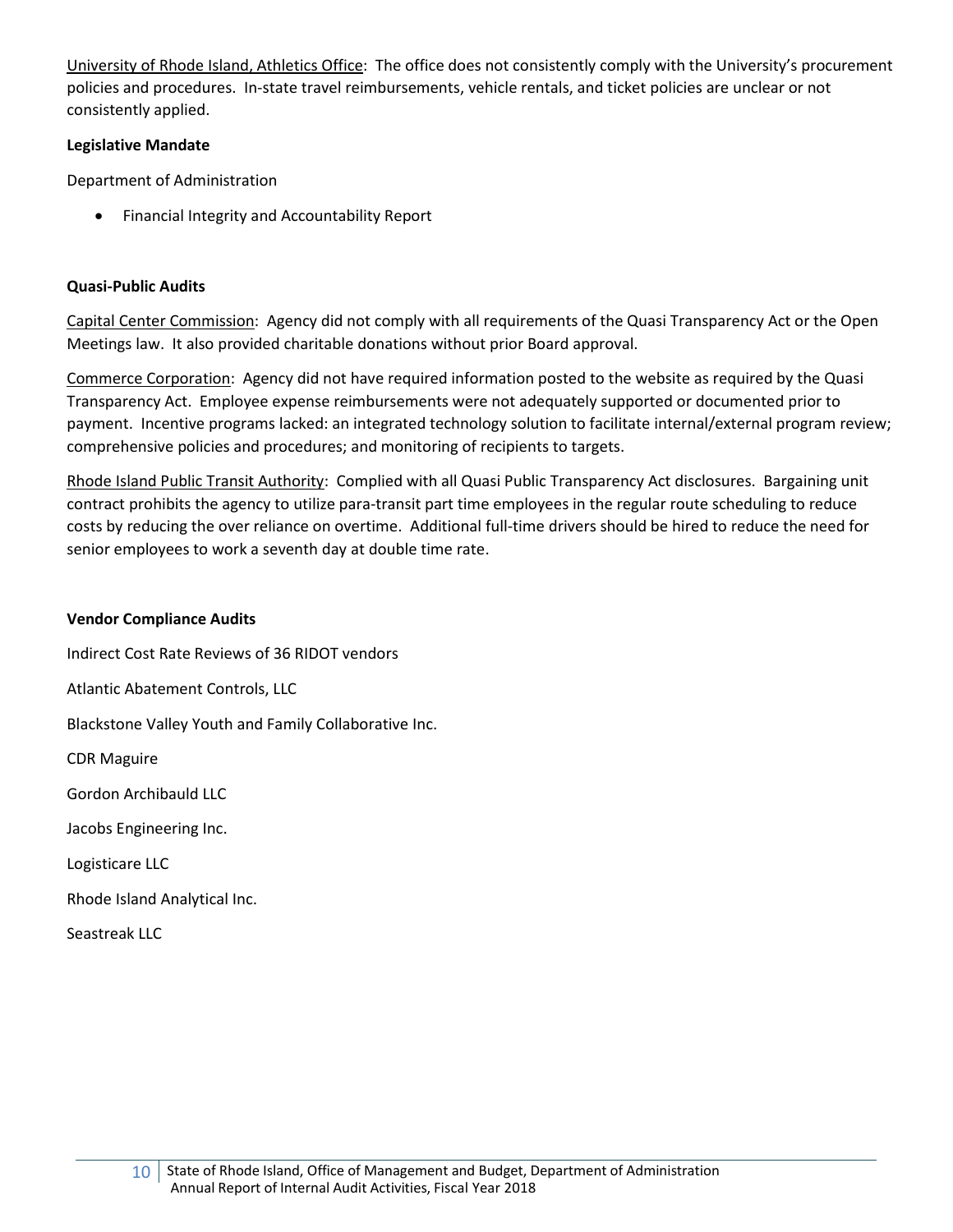#### <span id="page-11-0"></span>Performance Audit Unit: Annual Plan

|                                                    |                                                  | Rating<br>Risk<br>, | uditable | τ<br>$\mathbf{u}$<br>$\Omega$<br>$\frac{0}{N}$ |      |                                                                                    |                                                                               |
|----------------------------------------------------|--------------------------------------------------|---------------------|----------|------------------------------------------------|------|------------------------------------------------------------------------------------|-------------------------------------------------------------------------------|
| <b>Agency Description</b>                          | Program Description                              |                     | ∢ ज      |                                                |      | <b>COMMENTS</b>                                                                    | <b>NOTES</b>                                                                  |
|                                                    |                                                  |                     |          |                                                |      | There is a large fluctuation in the finding for the criminal division Attributable |                                                                               |
| DEPARTMENT OF ATTORNEY GENERAL                     | Criminal                                         | 4.27                |          |                                                | 1000 | to construction project                                                            | OIA will preform an audit of the construction project                         |
| DEPARTMENT OF BEHAVIORAL HEALTHCARE, DEVELOPMENTAL |                                                  |                     |          |                                                |      |                                                                                    | The process for the authorization approval and assignment of overtime will be |
| <b>DISABILITIES AND HOSPITALS</b>                  | Hospital & Community System Support              | 4.09                |          |                                                | 1800 | The Hospital Is undergoing a management reorganization                             | reviewed                                                                      |
|                                                    |                                                  |                     |          |                                                |      |                                                                                    | Review of the financial management of the school similar to our recent review |
| ELEMENTARY AND SECONDARY EDUCATION                 | Metropolitan Career and Technical School         | 4.09                |          |                                                | 1200 |                                                                                    | of Davies School                                                              |
| <b>DEPARTMENT OF REVENUE</b>                       | Municipal Finance                                | 4.09                |          |                                                | 1200 |                                                                                    | Calculation of State aid and operational effencies                            |
| <b>DEPARTMENT OF HUMAN SERVICES</b>                | Child Support Enforcement                        | 4.00                |          |                                                | 1800 |                                                                                    | Review of collection processes                                                |
| EXECUTIVE OFFICE OF COMMERCE                       | Economic Development Initiatives Fund            | 3.91                |          |                                                | 1200 |                                                                                    | Review of the initiatives monitoring process                                  |
| <b>DEPARTMENT OF ADMINISTRATION</b>                | Construction Permitting, Approvals and Licensing | 3.91                |          |                                                | 1200 |                                                                                    | Review of the process post reorganization                                     |
| <b>DEPARTMENT OF HEALTH</b>                        | <b>Customer Services</b>                         | 3.73                |          |                                                |      |                                                                                    | Review of the customer service function for timeliness and availability       |
| <b>DEPARTMENT OF LABOR AND TRAINING</b>            | Workforce Regulation and Safety                  | 3.73                |          |                                                |      |                                                                                    |                                                                               |
| UNIVERSITY OF RHODE ISLAND                         | URI Education and General                        | 2.82                |          |                                                | 800  | Review of Supplemental payroll                                                     |                                                                               |
| COMMUNITY COLLEGE OF RHODE ISLAND                  | <b>CCRI Education and General</b>                | 2.45                |          |                                                | 600  | Review of Supplemental payroll                                                     |                                                                               |
| RHODE ISLAND COLLEGE                               | <b>RIC Education and General</b>                 | 1.91                |          |                                                | 600  | Review of Supplemental payroll                                                     |                                                                               |
| Quasi Audit Oversight                              | Mandated                                         |                     |          |                                                | 100  |                                                                                    |                                                                               |